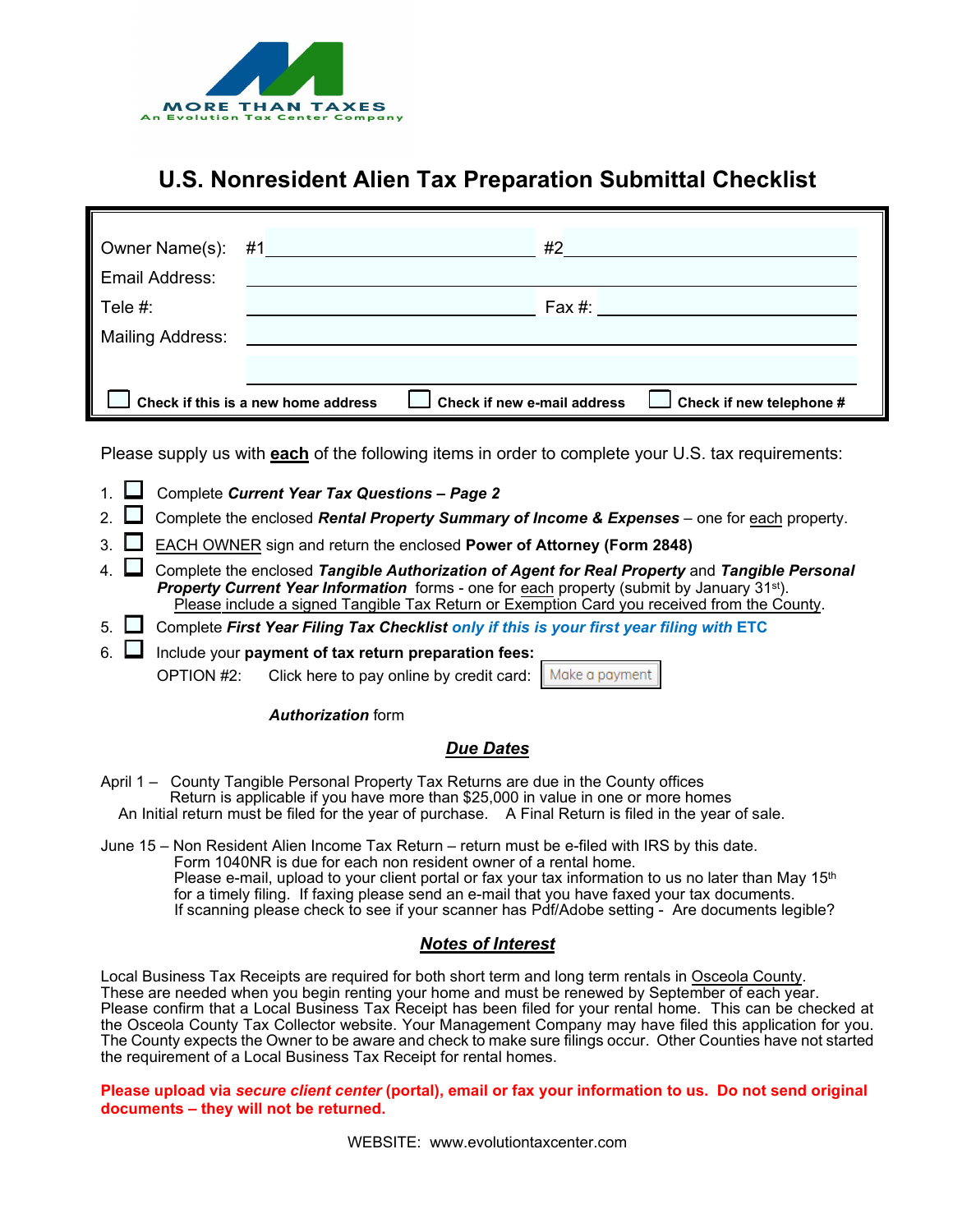### **CURRENT YEAR TAX QUESTIONS**

|                | What was your marital status as of 12/31?                                                       |                                                                                                                                                                                                                                                                                  |
|----------------|-------------------------------------------------------------------------------------------------|----------------------------------------------------------------------------------------------------------------------------------------------------------------------------------------------------------------------------------------------------------------------------------|
|                | Married $\Box$ Single $\Box$<br>Owner #1                                                        | Owner #2 Married $\Box$ Single $\Box$                                                                                                                                                                                                                                            |
| 2 <sub>1</sub> | Of what country or countries were you a citizen or national during the past tax year?           |                                                                                                                                                                                                                                                                                  |
|                |                                                                                                 |                                                                                                                                                                                                                                                                                  |
| $3_{-}$        | In what country did you claim residence for tax purposes during the past tax year?              |                                                                                                                                                                                                                                                                                  |
|                |                                                                                                 |                                                                                                                                                                                                                                                                                  |
|                | What was your visa type on the last day of the preceding tax year if a Visa is required?        |                                                                                                                                                                                                                                                                                  |
|                |                                                                                                 |                                                                                                                                                                                                                                                                                  |
| 5. $\Box$      | Have you ever changed your visa type (nonimmigrant status)?<br>Yes $\Box$ No $\Box$<br>Owner #1 | Owner #2 Yes $\Box$ No $\Box$                                                                                                                                                                                                                                                    |
| 6.             | owner, list separately:                                                                         | List dates you entered and left the United States during the past tax year. If different for each                                                                                                                                                                                |
|                | Owner #1 Name:                                                                                  | Owner #2 Name:                                                                                                                                                                                                                                                                   |
|                | Dates Arrived<br>Dates Departed                                                                 | Dates Arrived<br>Dates Departed                                                                                                                                                                                                                                                  |
|                |                                                                                                 |                                                                                                                                                                                                                                                                                  |
|                |                                                                                                 |                                                                                                                                                                                                                                                                                  |
|                | Are a resident of Canada or Mexico & enter and leave the U.S. at frequent intervals             |                                                                                                                                                                                                                                                                                  |
|                | Yes $\Box$ No $\Box$<br>Owner #1                                                                | $Yes \Box No \Box$<br>Owner #2                                                                                                                                                                                                                                                   |
| 8.             | during the previous tax year: Owner #1                                                          | Give number of days (including vacation, non-workdays and partial days) you were present in the U.S.<br>Owner #2                                                                                                                                                                 |
| 9.             | $No$ $\Box$<br>Owners # 1 Yes $\Box$<br>Owner #2                                                | Did you have any U.S. source income that is not "effectively connected" with your rental property such as<br>interest, dividends, wages, pensions or capital gains (other than from the sale of the property itself)?<br>Yes $\Box$ No $\Box$<br>If Yes, please provide details. |
|                |                                                                                                 |                                                                                                                                                                                                                                                                                  |
|                |                                                                                                 |                                                                                                                                                                                                                                                                                  |
|                | ADDITIONAL INFORMATION/COMMENTS:                                                                |                                                                                                                                                                                                                                                                                  |
|                |                                                                                                 |                                                                                                                                                                                                                                                                                  |

**If each owner does not have a U.S. Individual Tax Identification Number (ITIN), you will need to apply. Contact us for details.**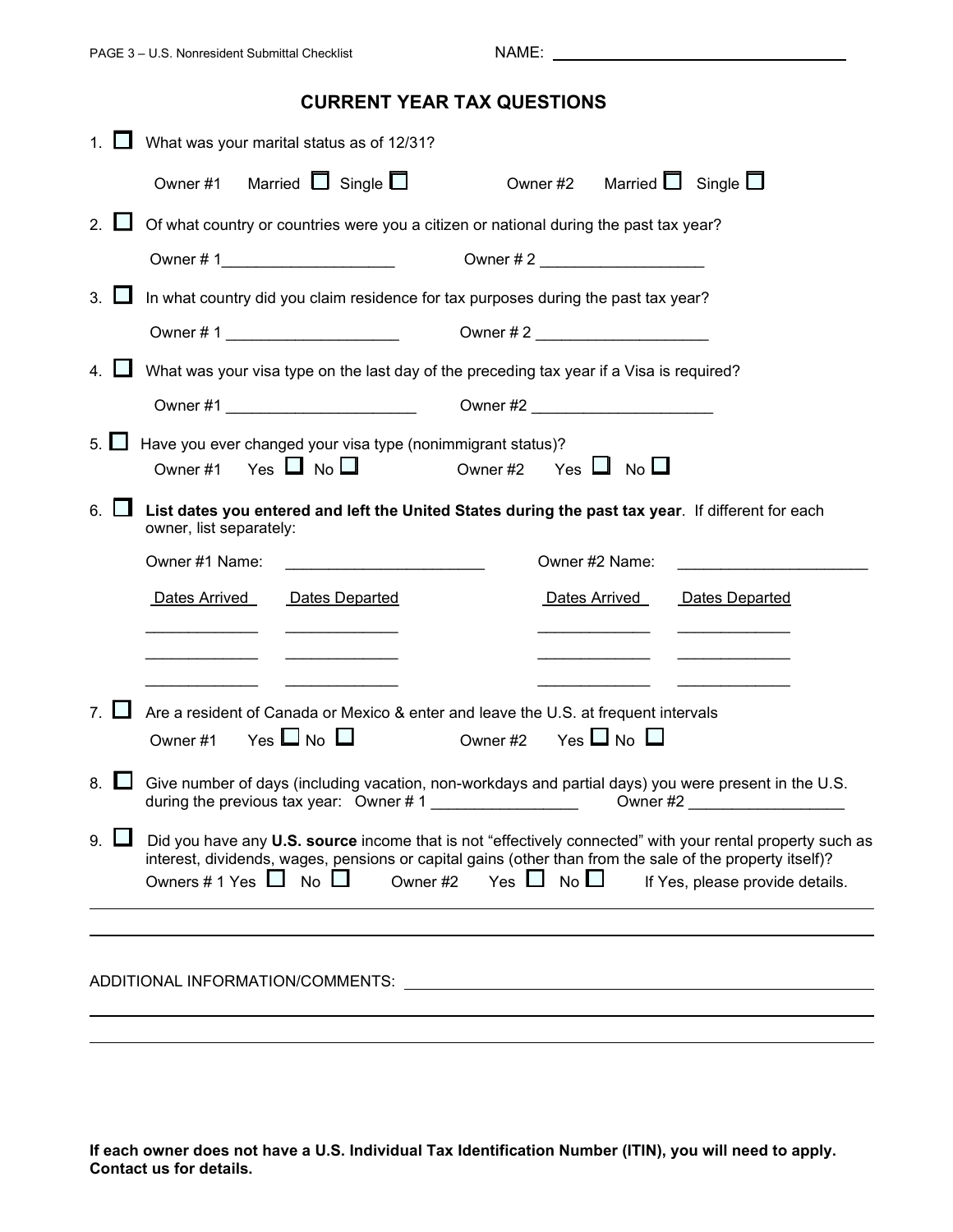### **Rental Property Summary of Income and Expenses Calendar Year \_\_\_\_\_\_ (January 1 - December 31)**

Please complete a separate form for each rental property you own. You do not need to provide us with receipts or supporting documentation, unless specifically requested. You should retain supporting documentation for your records in the event your return is ever challenged by the IRS.

| Property owner name(s) (list all owners):<br>Property address:                                                                      | #1 |            |                                    |                          | #2 |                                                   |                                                                                                                                                                                                                                                                                   |  |
|-------------------------------------------------------------------------------------------------------------------------------------|----|------------|------------------------------------|--------------------------|----|---------------------------------------------------|-----------------------------------------------------------------------------------------------------------------------------------------------------------------------------------------------------------------------------------------------------------------------------------|--|
| Number of days the unit was used for<br>personal use. (This includes use by non-<br>paying relatives and friends):                  |    |            |                                    |                          |    |                                                   |                                                                                                                                                                                                                                                                                   |  |
| Indicate what currency amounts are expressed in :                                                                                   |    | US dollars |                                    | Pounds                   |    |                                                   |                                                                                                                                                                                                                                                                                   |  |
| Rental income received (do not include sales tax<br>collected)                                                                      |    |            | management company, if applicable) |                          |    | Provide copy of Form 1042S (provided by your      |                                                                                                                                                                                                                                                                                   |  |
| <b>Expenses:</b>                                                                                                                    |    |            |                                    |                          |    |                                                   |                                                                                                                                                                                                                                                                                   |  |
| Advertising-web page, etc.                                                                                                          |    |            |                                    |                          |    |                                                   |                                                                                                                                                                                                                                                                                   |  |
| Travel                                                                                                                              |    | →          |                                    |                          |    | <b>TRAVEL EXPENSES</b>                            |                                                                                                                                                                                                                                                                                   |  |
| Cleaning & maintenance (house cleaning, lawn<br>maint, pool maint, pest control, trash removal, maint fees &<br>service contracts): |    |            |                                    |                          |    |                                                   | List travel expenses (for owners only) as a total per visit and<br>indicate the percentage of business use (time related to maintaining<br>and tending to the rental house). 100% business use is difficult to                                                                    |  |
| Commissions                                                                                                                         |    |            | substantiate:                      |                          |    |                                                   |                                                                                                                                                                                                                                                                                   |  |
| Insurance                                                                                                                           |    |            |                                    |                          |    | %                                                 |                                                                                                                                                                                                                                                                                   |  |
| Legal, accounting & professional fees                                                                                               |    |            |                                    | <b>Total Cost</b>        |    | <b>Business</b><br>use                            | Travel<br>Deduction                                                                                                                                                                                                                                                               |  |
| Management fees                                                                                                                     |    |            | Trip $# 1$                         |                          |    |                                                   | $X \sim 1$ = $\sim 1$ = $\sim 1$ = $\sim 1$ = $\sim 1$ = $\sim 1$ = $\sim 1$ = $\sim 1$ = $\sim 1$ = $\sim 1$ = $\sim 1$ = $\sim 1$ = $\sim 1$ = $\sim 1$ = $\sim 1$ = $\sim 1$ = $\sim 1$ = $\sim 1$ = $\sim 1$ = $\sim 1$ = $\sim 1$ = $\sim 1$ = $\sim 1$ = $\sim 1$ = $\sim $ |  |
| Mortgage interest (attach copy of 1098 received<br>from mortgage company)                                                           |    |            | Trip $# 2$                         |                          |    | $X \t =$                                          |                                                                                                                                                                                                                                                                                   |  |
| Repairs                                                                                                                             |    |            |                                    |                          |    | Carry to "Travel" expense line                    |                                                                                                                                                                                                                                                                                   |  |
| Supplies (paper goods, utensils, small items,<br>towels, sheets, etc.)                                                              |    |            |                                    |                          |    |                                                   |                                                                                                                                                                                                                                                                                   |  |
| Taxes:                                                                                                                              |    |            |                                    |                          |    |                                                   |                                                                                                                                                                                                                                                                                   |  |
| Real estate taxes (attach copy of tax bill)                                                                                         |    |            |                                    |                          |    | Purchase and Sale of Property                     |                                                                                                                                                                                                                                                                                   |  |
| Tangible personal property taxes                                                                                                    |    |            |                                    | price and closing costs. |    |                                                   | Check here if you purchased this property this year. Provide us a<br>copy of the Settlement Statement (HUD-1) showing the purchase                                                                                                                                                |  |
| Utilities                                                                                                                           |    |            |                                    |                          |    |                                                   |                                                                                                                                                                                                                                                                                   |  |
| Electric, gas water/sewage                                                                                                          |    |            |                                    |                          |    | furniture package included in the purchase price: | Check here If the property was furnished when purchased. Provide<br>an estimate of the fair market value of the furnishings or value of                                                                                                                                           |  |
| <b>Miscellaneous</b>                                                                                                                |    |            |                                    |                          |    | Value of furniture included in purchase price     |                                                                                                                                                                                                                                                                                   |  |
| Telephone                                                                                                                           |    |            |                                    |                          |    |                                                   |                                                                                                                                                                                                                                                                                   |  |
| Cable television                                                                                                                    |    |            |                                    |                          |    |                                                   | If you furnished the property after purchasing it, list the cost of the<br>furniture package and individually purchased items separately on the                                                                                                                                   |  |
| Licenses                                                                                                                            |    |            |                                    |                          |    |                                                   | enclosed Tangible Personal Property Tax Return Information form.                                                                                                                                                                                                                  |  |
| Bank charges                                                                                                                        |    |            |                                    |                          |    |                                                   |                                                                                                                                                                                                                                                                                   |  |
| Home Owners Assoc. Dues                                                                                                             |    |            |                                    | closing costs.           |    |                                                   | Check here if you sold this property this year. Provide a copy of<br>the Settlement Statement (HUD-1) showing the selling price and                                                                                                                                               |  |
| <b>Other</b> (Describe)                                                                                                             |    |            |                                    |                          |    |                                                   |                                                                                                                                                                                                                                                                                   |  |
|                                                                                                                                     |    |            |                                    |                          |    |                                                   |                                                                                                                                                                                                                                                                                   |  |
| <b>Other</b> (Describe)                                                                                                             |    |            |                                    |                          |    |                                                   |                                                                                                                                                                                                                                                                                   |  |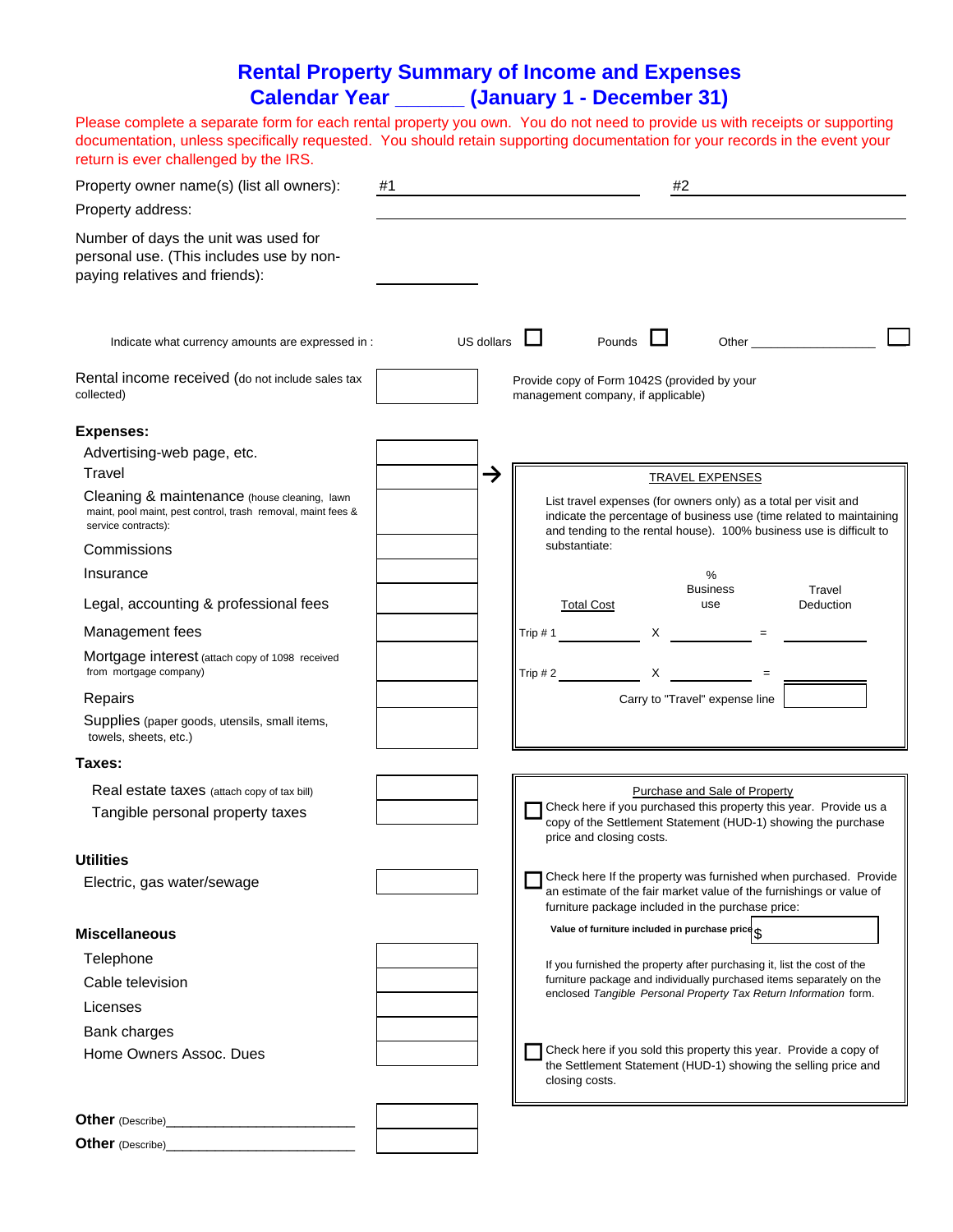- **b** Specific acts not authorized. My representative(s) is (are) not authorized to endorse or otherwise negotiate any check (including directing or accepting payment by any means, electronic or otherwise, into an account owned or controlled by the representative(s) or any firm or other entity with whom the representative(s) is (are) associated) issued by the government in respect of a federal tax liability. List any other specific deletions to the acts otherwise authorized in this power of attorney (see instructions for line 5b):
- 6 Retention/revocation of prior power(s) of attorney. The filing of this power of attorney automatically revokes all earlier power(s) of attorney on file with the Internal Revenue Service for the same matters and years or periods covered by this form. If you do not want to revoke a prior power of attorney, check here . . . . . . . . . . . . . . . . . . . . . . . . . . . ▶

#### YOU MUST ATTACH A COPY OF ANY POWER OF ATTORNEY YOU WANT TO REMAIN IN EFFECT.

7 Taxpayer declaration and signature. If a tax matter concerns a year in which a joint return was filed, each spouse must file a separate power of attorney even if they are appointing the same representative(s). If signed by a corporate officer, partner, guardian, tax matters partner, partnership representative (or designated individual, if applicable), executor, receiver, administrator, trustee, or individual other than the taxpayer, I certify I have the legal authority to execute this form on behalf of the taxpayer.

#### ▶ IF NOT COMPLETED, SIGNED, AND DATED, THE IRS WILL RETURN THIS POWER OF ATTORNEY TO THE TAXPAYER.

Signature **Date** Date **Date** Title (if applicable)

#### ------------------------Print name of taxpayer from line 1 if other than individual Print name of taxpayer from line 1 if other than individual Part II Declaration of Representative

Under penalties of perjury, by my signature below I declare that:

- I am not currently suspended or disbarred from practice, or ineligible for practice, before the Internal Revenue Service;
- I am subject to regulations in Circular 230 (31 CFR, Subtitle A, Part 10), as amended, governing practice before the Internal Revenue Service;

-----------------

• I am authorized to represent the taxpayer identified in Part I for the matter(s) specified there; and

• I am one of the following:

- a Attorney—a member in good standing of the bar of the highest court of the jurisdiction shown below.
- b Certified Public Accountant—a holder of an active license to practice as a certified public accountant in the jurisdiction shown below.
- c Enrolled Agent—enrolled as an agent by the IRS per the requirements of Circular 230.
- d Officer—a bona fide officer of the taxpayer organization.
- e Full-Time Employee—a full-time employee of the taxpayer.
- f Family Member—a member of the taxpayer's immediate family (spouse, parent, child, grandparent, grandchild, step-parent, step-child, brother, or sister).
- g Enrolled Actuary—enrolled as an actuary by the Joint Board for the Enrollment of Actuaries under 29 U.S.C. 1242 (the authority to practice before the IRS is limited by section 10.3(d) of Circular 230).
- h Unenrolled Return Preparer—Authority to practice before the IRS is limited. An unenrolled return preparer may represent, provided the preparer (1) prepared and signed the return or claim for refund (or prepared if there is no signature space on the form); (2) was eligible to sign the return or claim for refund; (3) has a valid PTIN; and (4) possesses the required Annual Filing Season Program Record of Completion(s). *See* Special Rules and Requirements for Unenrolled Return Preparers *in the instructions for additional information.*
- k Qualifying Student or Law Graduate—receives permission to represent taxpayers before the IRS by virtue of his/her status as a law, business, or accounting student, or law graduate working in a LITC or STCP. See instructions for Part II for additional information and requirements.
- r Enrolled Retirement Plan Agent—enrolled as a retirement plan agent under the requirements of Circular 230 (the authority to practice before the Internal Revenue Service is limited by section 10.3(e)).

#### ▶ IF THIS DECLARATION OF REPRESENTATIVE IS NOT COMPLETED, SIGNED, AND DATED, THE IRS WILL RETURN THE POWER OF ATTORNEY. REPRESENTATIVES MUST SIGN IN THE ORDER LISTED IN PART I, LINE 2.

Note: For designations d–f, enter your title, position, or relationship to the taxpayer in the "Licensing jurisdiction" column.

| Designation-<br>Insert above<br>letter (a-r). | Licensing jurisdiction<br>(State) or other<br>licensing authority<br>(if applicable) | Bar, license, certification,<br>registration, or enrollment<br>number (if applicable) | Signature | Date |
|-----------------------------------------------|--------------------------------------------------------------------------------------|---------------------------------------------------------------------------------------|-----------|------|
| b                                             | <b>FLORIDA</b>                                                                       | AC0029046                                                                             |           |      |
| $\mathbf b$                                   | <b>FLORIDA</b>                                                                       | AC39894                                                                               |           |      |
|                                               |                                                                                      |                                                                                       |           |      |
|                                               |                                                                                      |                                                                                       |           |      |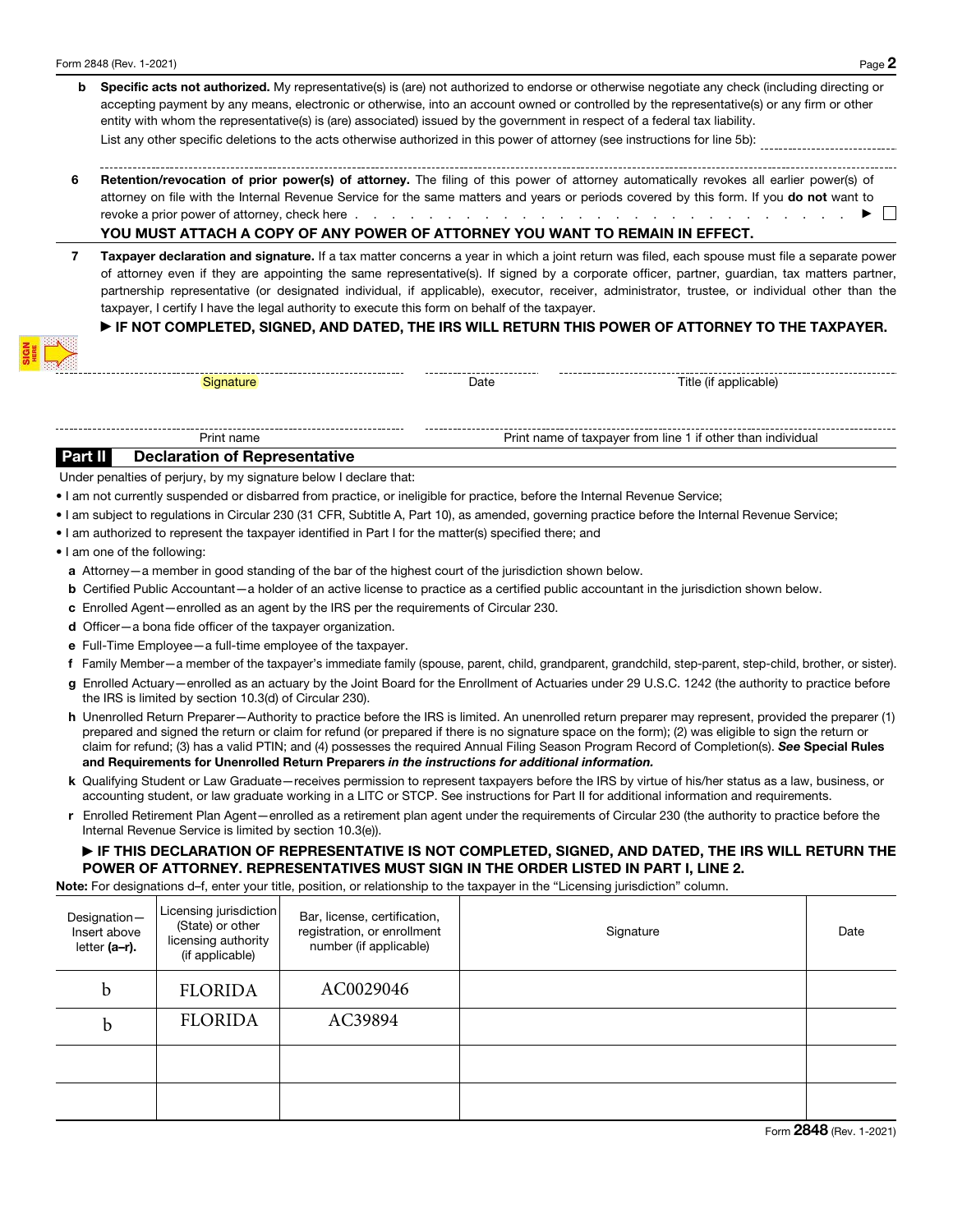### **PROPERTY APPRAISER AUTHORIZATION OF AGENT FOR REAL PROPERTY TANGIBLE PERSONAL PROPERTY**

|                                                                                                                            |                                                                                                                       | Owner's Name/s                                                                                                                                                                                                                                                                                                                                                                                                                   |  |  |
|----------------------------------------------------------------------------------------------------------------------------|-----------------------------------------------------------------------------------------------------------------------|----------------------------------------------------------------------------------------------------------------------------------------------------------------------------------------------------------------------------------------------------------------------------------------------------------------------------------------------------------------------------------------------------------------------------------|--|--|
|                                                                                                                            |                                                                                                                       | Current Mailing Address <b>Contract Contract Contract Contract Contract Contract Contract Contract Contract Contract Contract Contract Contract Contract Contract Contract Contract Contract Contract Contract Contract Contract</b>                                                                                                                                                                                             |  |  |
|                                                                                                                            |                                                                                                                       | City City City Collection Country City City Country City City Country City Country City Country City Country City Country City Country City Country City Country City Country City Country City Country City Country City City                                                                                                                                                                                                   |  |  |
| <b>Agents Names</b>                                                                                                        | <u> 1989 - Johann Barbara, martin amerikan basar dan berasal dan berasal dalam basar dalam basar dalam basar dala</u> |                                                                                                                                                                                                                                                                                                                                                                                                                                  |  |  |
|                                                                                                                            |                                                                                                                       |                                                                                                                                                                                                                                                                                                                                                                                                                                  |  |  |
|                                                                                                                            |                                                                                                                       |                                                                                                                                                                                                                                                                                                                                                                                                                                  |  |  |
|                                                                                                                            |                                                                                                                       |                                                                                                                                                                                                                                                                                                                                                                                                                                  |  |  |
| Specify the Agents Authority for Real Property/Tangible Tax Matters:                                                       |                                                                                                                       |                                                                                                                                                                                                                                                                                                                                                                                                                                  |  |  |
| Change Form" will be completed and returned.                                                                               |                                                                                                                       | "I authorize the above Agents of Evolution Tax Center Corp to sign and file Tangible Personal Property<br>returns, receive communications regarding real estate or tangible personal property and discuss<br>matters pertaining to either of the above regarding said property/ies which I own or owned and sold"<br>NOTE If any of these actions require a change to the mailing address of the tax notice, a "Mailing Address" |  |  |
| Date Agent's Authority Ends<br>Statement revoking this form or designate a new agent to end the current agent's authority) |                                                                                                                       | (if you do not fill in a date, the agents authority will continue indefinitely. You will then need to file a                                                                                                                                                                                                                                                                                                                     |  |  |
| Signature                                                                                                                  |                                                                                                                       | OWNER                                                                                                                                                                                                                                                                                                                                                                                                                            |  |  |
|                                                                                                                            |                                                                                                                       |                                                                                                                                                                                                                                                                                                                                                                                                                                  |  |  |
| Name (Print)                                                                                                               |                                                                                                                       | Date                                                                                                                                                                                                                                                                                                                                                                                                                             |  |  |

This form must be signed by the property owner or by a corporate officer if the owner of the property is a corporation.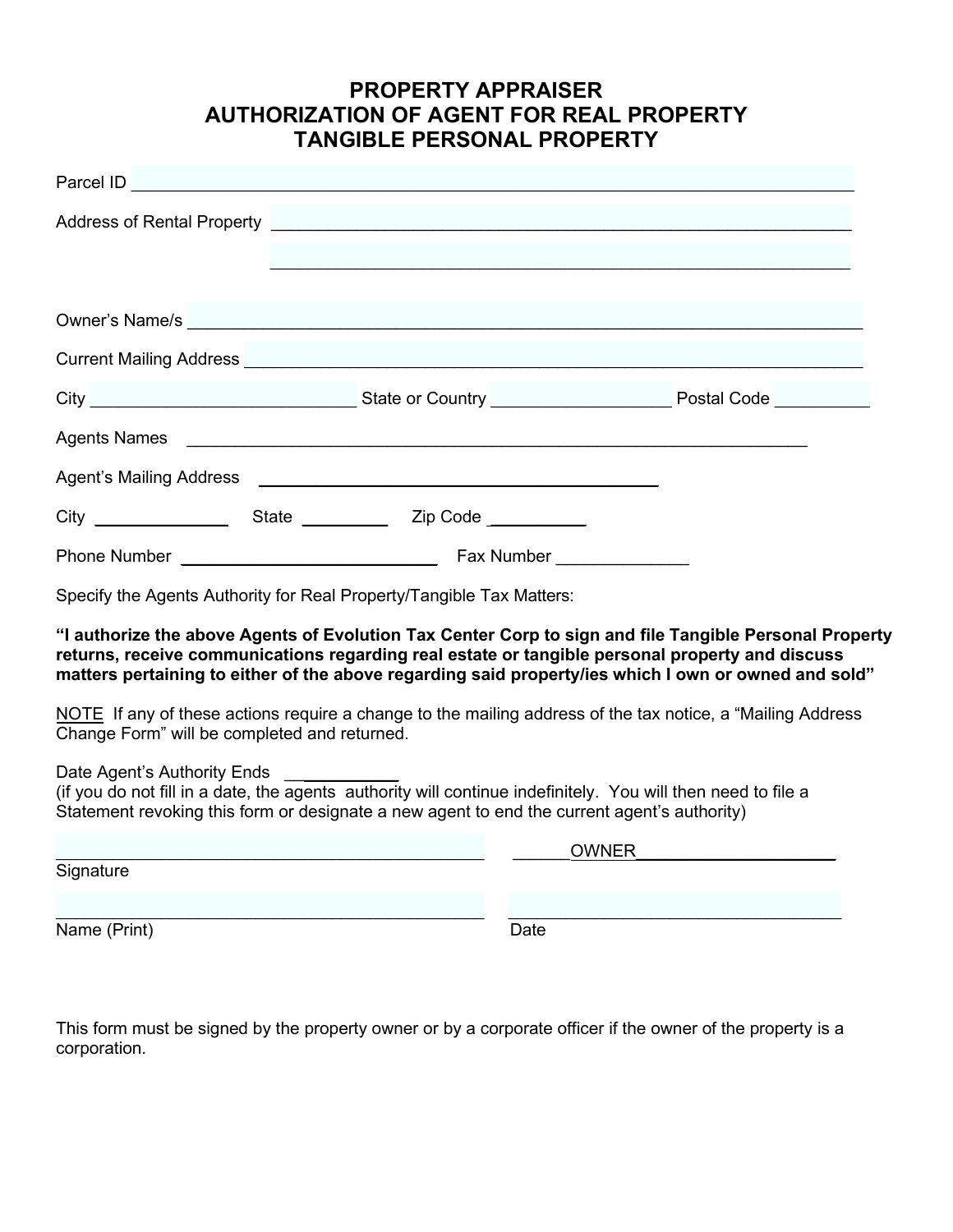#### **TANGIBLE PERSONAL PROPERTY CURRENT YEAR INFORMATION (Complete/submit this form prior to January 31st in order to meet the April 1st deadline) (complete separate form for each rental property)**

Property owner name(s) Property address **contained a contact of the contact of the contact of the contact of the contact of the contact of the contact of the contact of the contact of the contact of the contact of the contact of the contact of t** 

| Do you have a Tangible Return form from the County? NO $\Box$ YES $\Box$ If yes, please sign & provide. |  |
|---------------------------------------------------------------------------------------------------------|--|
| Do you have an Exemption Certificate from the County? NO $\Box$ YES $\Box$ If yes, please provide.      |  |

**Additions**: List all individual assets costing \$250.00 or more that were purchased during the year (i.e., furniture, appliances, major improvements to the home, pools, fences, etc.): See note below.

|               | <b>Description</b> | <b>Purchase Price Date Purchased</b> |
|---------------|--------------------|--------------------------------------|
| $\mathbf 1$ . |                    |                                      |
| 2.            |                    |                                      |
| 3.            |                    |                                      |
| 4.            |                    |                                      |
| 5.            |                    |                                      |

**Disposals**: List all individual assets that were previously reported on a tangible return that were disposed of during the year (i.e., furniture, appliances, etc.):

|    | <b>Description</b> | <b>Sale Price</b><br>(if sold) | Date<br><b>Disposed</b> |
|----|--------------------|--------------------------------|-------------------------|
| 1. |                    |                                |                         |
| 2. |                    |                                |                         |
| 3. |                    |                                |                         |
| 4. |                    |                                |                         |
| 5. |                    |                                |                         |

# **PLEASE SUPPLY COPIES OF INVOICES FOR ANY REPAIRS EXCEEDING \$500 OR ANY CAPITAL IMPROVEMENTS TO HOME IN THE LAST YEAR**

*A Capital Improvements Example Sheet is included as last page*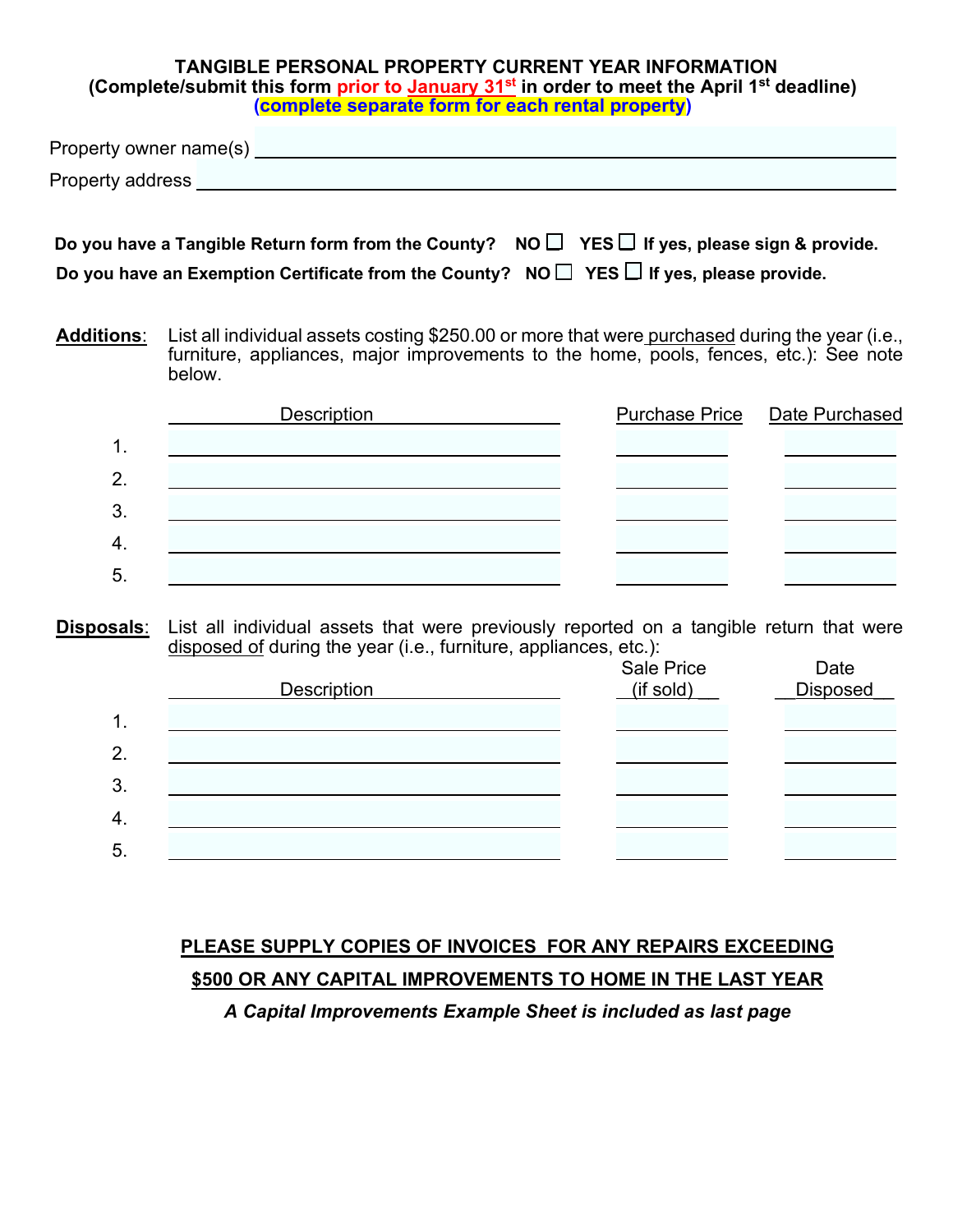## **First Year Filing Tax Checklist**

(Complete this form only if this is the first year that Evolution Tax Center is preparing **your U.S. tax returns.)**

# Owner Name(s):  $\#1$   $\#2$ ITIN:  $\#1$   $\qquad \qquad \#2$ If each owner does not have a U.S. Individual Tax Identification Number (ITIN), you will need to apply. Contact us for details. Owner Cwner #2 1) What is the country that issued your passport? 2) Date of Birth 3) Total number of days stayed in the US in the current  $2<sup>nd</sup> prior$ Year and the prior two tax years for each owner:  $1<sup>st</sup> prior$ **Current** 4) Date you first entered the US (ever) – if unsure use month/yr. Were you ever: Owner #1 A U.S. Citizen Yes  $\Box$  No  $\Box$  A Green Card Holder Yes  $\Box$  No  $\Box$ Owner #2 A U.S. Citizen Yes  $\Box$  No  $\Box$  A Green Card Holder Yes  $\Box$  No  $\Box$ Have you ever applied to be a green card holder (permanent resident) of the U.S. ? Owner #1 Yes  $\Box$  No  $\Box$  Owner #2 Yes  $\Box$  No  $\Box$ 5) Did you file a U.S. income tax return for any year before this tax year? Yes  $\Box$  No  $\Box$ If yes, please provide us with:  $\Box$  Copies of the past two years' tax returns (Income and Tangible).  $\Box$  Depreciation schedules for rental property, improvements and furnishings.  $\Box$  Copy of Settlement Statement (HUD-1) showing purchase price of the property and related closing costs. **\*\*IMPORTANT\*\* If the property was purchased from a Non-Resident, provide a copy of either the Internal Revenue Service FIRPTA Certificate or Forms 8288, 8288-A and a copy of check in payment of FIRPTA Withholding remitted from title company (contact the closing agent if you do not have these documents in your closing file and request them). If the property was purchased from a U.S. Person or U.S. Corporation, an "Owner's Affidavit" and "Request for ID #" should be supplied to us (look in your closing documents).**  $\Box$  Copy of Invoice for furniture package if it was not included in the purchase price of the home. If home purchase included furniture give approximate value of used furniture  $\frac{1}{2}$

6) If you are using Evolution Tax Center services for the first time, please provide a copy of each owner's passport.

#### **For future reference – Sale of Home FIRPTA Withholding:**

If you should decide to sell your property – please notify us at least 30 days in advance of the sale or as soon as you have a contract to sell the property so that we can advise you regarding the IRS mandated 15% FIRPTA withholding tax.